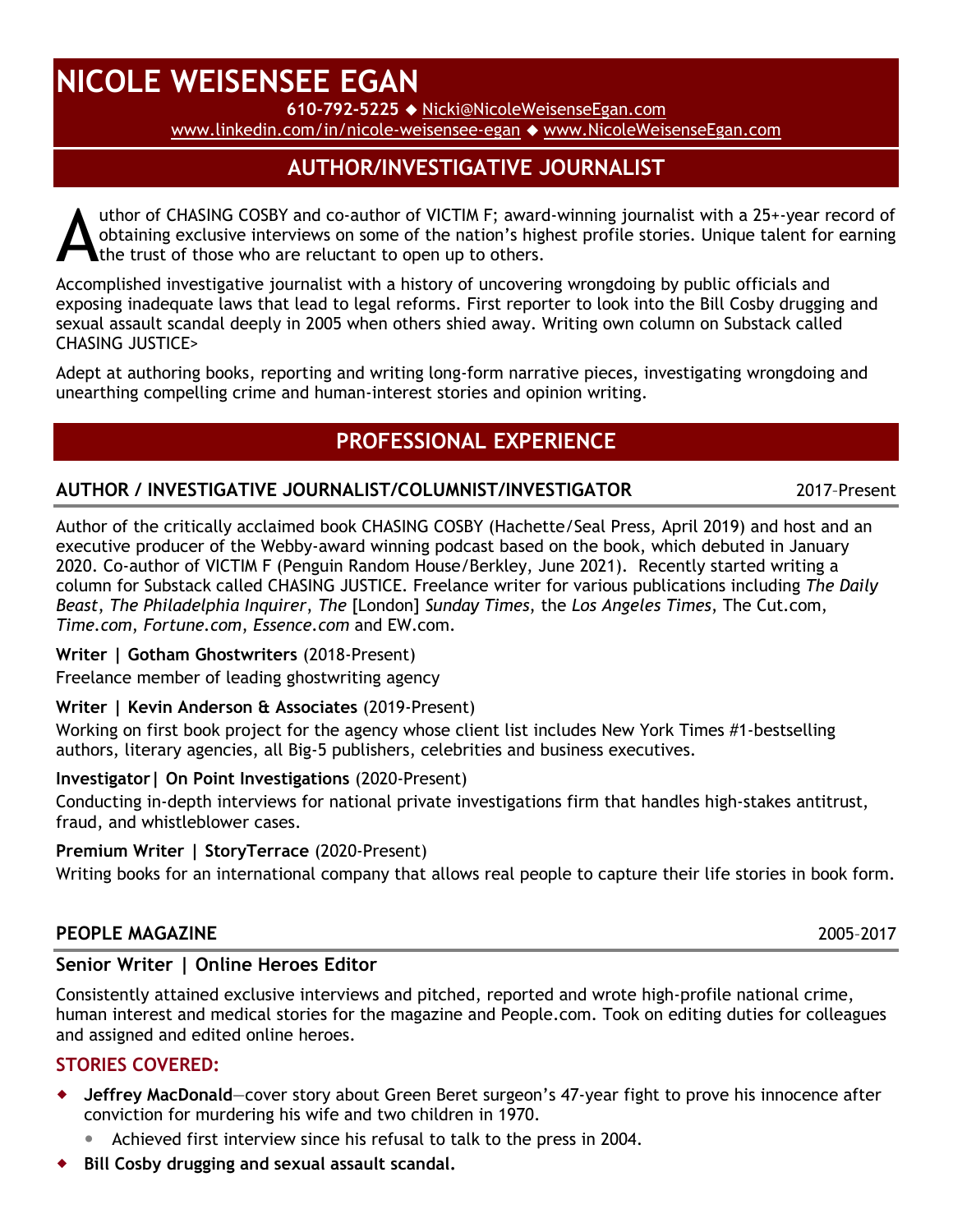- **Brittany Maynard**—exclusive first interview with Maynard followed by series of articles about the 29 year-old terminally ill woman who ended her own life legally under Oregon's Death with Dignity Act.
	- Led to death with dignity legislation being introduced in more than two dozen states.
	- Exclusive story had 16 million views, breaking all previous Time Inc. records and remains the viewed story in the history of the company.
	- Achieved exclusive interview with grieving husband, Dan Diaz, two months later.
- **Captain Sully Sullenberger's "Miracle on the Hudson"**—exclusive interview with captain and crew after miraculous landing of Flight 1549 on the Hudson River.
- **Bernie Madoff Ponzi scheme**—exclusive interview with Andrew Madoff, sole surviving son of Bernie Madoff, after discovering his relapse with cancer.
- **Drew Peterson murder case**—suspected of killing two of his wives and holed up in his home to avoid the media camped outside his front door, Peterson snuck out the back door of his home, jumping over fences to meet for an exclusive interview.
- **Tyler Clementi cyber bullying case**—first interview with parents of the Rutgers University freshman who jumped to his death from the George Washington Bridge after his roommate used his webcam to broadcast his sexual liaison with another man in their dorm room.

#### **PHILADELPHIA DAILY NEWS, Lead Crime Reporter | Washington, DC Correspondent** 1992–2005

Broke exclusive stories while covering both high-profile crime stories and politics. Mastered the art of developing trust with sources who provided me a high volume of exclusives.

#### **STORIES COVERED:**

- **Bill Cosby drugging and sexual assault scandal—**first interview with accusers Tamara Green and Beth Ferrier and other exclusives.
- **Pennsylvania State Police sex and defective radar gun scandals.**
- **"Main Line Murderer" Craig Rabinowitz,** who killed his wife to be with a stripper.
- **Main Line Millionaire Joel Sandler** (convicted of hiring a hit man to kill his wife)—case featured on Dominick Dunne's "Power, Privilege and Justice" that aired on Court TV (now truTV).
- **Aimee Willard murder** (star lacrosse and soccer player at George Mason University)—case featured on NBC's "Unsolved Mysteries."
- Investigated cases of possible wrongful arrests and convictions that led the Philadelphia district attorney's office to drop charges against two men and a federal judge to grant a new trial to a third man.
- Series of stories regarding a hit and run driver that led to a new law prescribing a mandatory one-year sentence for leaving a crime scene where a death occurred.

#### **STATES NEWS SERVICE | Reporter** 1990–1992

Covered local congressional delegations and issues of local interest in DC for 11 newspapers in PA and MD.

### **AWARDS**

- First Place, Audio Storytelling, Best of the West Journalism contest, CHASING COSBY, 2021
- Webby Award, Best Crime & Justice Podcast, CHASING COSBY, 2020
- Hope Award for coverage of long-term missing children.
- Luce Award, Public Service for Brittany Maynard coverage.
- Luce Award, Reporting for Newtown tragedy.
- Winner, Eddie and Ozzie awards, Single Article for Brittany Maynard coverage.